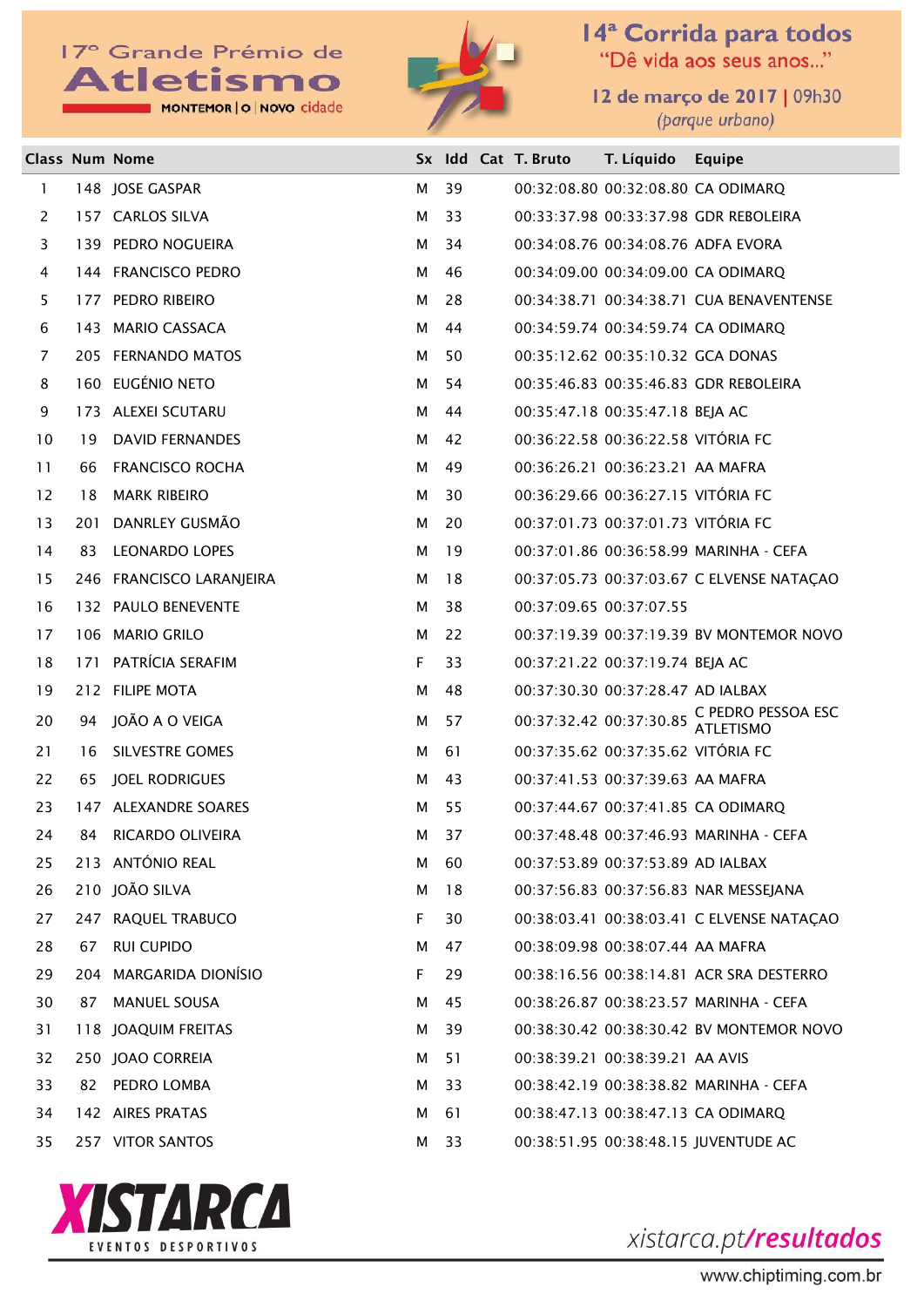MONTEMOR | O | NOVO cidade



14<sup>ª</sup> Corrida para todos<br>"Dê vida aos seus anos..."

12 de março de 2017 | 09h30 (parque urbano)

| 36 |     | 172 VERÓNICA SCUTARU    | F           | 40   | 00:38:54.67 00:38:54.67 BEJA AC    |                                                 |
|----|-----|-------------------------|-------------|------|------------------------------------|-------------------------------------------------|
| 37 |     | 199 LUÍS PEREIRA        | М           | 57   |                                    | 00:38:55.90 00:38:55.90 GDR S FRANCISCO SERRA   |
| 38 |     | 551 IURI LEANDRO        | М           | 18   | 00:38:56.00 00:38:56.00 VITÓRIA FC |                                                 |
| 39 |     | 279 ERNESTO ZAMBUJO     | М           | 44   | 00:39:08.65 00:39:08.65 GD DIANA   |                                                 |
| 40 |     | 174 PEDRO COSTA         | М           | 49   | 00:39:08.76 00:39:05.87 BEJA AC    |                                                 |
| 41 |     | 282 RAQUEL CABAÇO       | $\mathsf F$ | 29   | 00:39:08.97 00:39:08.97 GD DIANA   |                                                 |
| 42 |     | 146 ANTONIO HENRIQUES   | М           | 59   |                                    | 00:39:11.22 00:39:11.22 CA ODIMARQ              |
| 43 |     | 28 HERNANI FRANCISCO    | M           | 48   | 00:39:27.40 00:39:27.40 VITÓRIA FC |                                                 |
| 44 |     | 207 ANTÓNIO PARREIRA    | М           | 61   |                                    | 00:39:29.59 00:39:29.59 NAR MESSEJANA           |
| 45 |     | 280 JOÃO MARTINS        | М           | 47   | 00:39:33.45 00:39:31.74 GD DIANA   |                                                 |
| 46 |     | 291 JACINTO CORREIA     | М           | 52   |                                    | 00:39:35.88 00:39:33.43 MARATONA CLUBE VILA CHA |
| 47 |     | 278 DANIEL MACHADO      | М           | 38   | 00:39:39.71 00:39:37.85 GD DIANA   |                                                 |
| 48 |     | 167 EMÍLIO PAULINO      | М           | 57   |                                    | 00:39:41.39 00:39:38.61 AC PORTALEGRE/UTSM      |
| 49 |     | 79 PAULO J R FIDALGO    | М           | 51   | 00:39:48.81 00:39:45.57            |                                                 |
| 50 |     | 108 NUNO REBOCHO        | М           | 25   |                                    | 00:39:55.00 00:39:53.49 BV MONTEMOR NOVO        |
| 51 | 45  | ANTONIO GARCIA          | М           | 54   | 00:39:56.28 00:39:54.71            |                                                 |
| 52 | 95  | SAMUEL GALVEIA          | М           | 36   |                                    | 00:39:57.93 00:39:50.30 CADT PORTUCEL SETUBAL   |
| 53 | 121 | <b>JOAO RODRIGUES</b>   | М           | 42   |                                    | 00:40:04.26 00:40:02.57 BV MONTEMOR NOVO        |
| 54 | 27  | MIGUEL DUARTE           | М           | 43   | 00:40:05.85 00:40:05.85 VITÓRIA FC |                                                 |
| 55 |     | 175 SÉRGIO SANTOS       | М           | 51   |                                    | 00:40:09.72 00:40:05.37 ADFA EVORA              |
| 56 |     | 286 PEDRO A C VIEIRA    | М           | -34  | 00:40:10.37 00:40:10.37 ESTRELA FC |                                                 |
| 57 |     | 33 SOFIA MONTEIRO       | $\mathsf F$ | 37   | 00:40:11.89 00:40:09.51            | OUTSYSTEMS OLIMPICO DE<br><b>OEIRAS</b>         |
| 58 |     | 245 MANUEL VEIGA        | м           | 52   |                                    | 00:40:18.88 00:40:15.25 GDC CRUZ PICADA         |
| 59 |     | 149 MÁRIO FIGUEIRAS     | м           | 41   |                                    | 00:40:31.10 00:40:26.55 ACM MONTEMOR A CORRER   |
| 60 |     | 217 GUILHERME ROMANO    | м           | - 53 | 00:40:34.22 00:40:34.22 ALLIANZ    |                                                 |
| 61 |     | 181 JOSÉ MARCELINO      | м           | 54   | 00:40:43.62 00:40:40.75 CD ESTRELA |                                                 |
| 62 |     | 290 ANTÓNIO M L VALADAS | м           | 51   | 00:40:47.88 00:40:46.47 ESTRELA FC |                                                 |
| 63 |     | 159 JORGE CORREIA       | м           | 45   |                                    | 00:40:55.25 00:40:55.25 GDR REBOLEIRA           |
| 64 |     | 17 FLORIVAL BACALHAU    | м           | 59   | 00:41:01.72 00:41:01.72 VITÓRIA FC |                                                 |
| 65 |     | 151 FERNANDO GARÇÃO     | м           | 52   |                                    | 00:41:03.70 00:41:00.45 ESCOLA ATLETISMO        |
| 66 | 211 | <b>DUARTE FORTES</b>    | м           | 18   |                                    | 00:41:07.39 00:41:04.48 NAR MESSEJANA           |
| 67 |     | 222 ANDRE QUARENTA      | м           | 46   | 00:41:11.75 00:41:08.14 ALLIANZ    |                                                 |
| 68 |     | 264 DANIEL PEREIRA      | м           | 30   |                                    | 00:41:16.26 00:41:11.97 JUVENTUDE AC            |
| 69 |     | 198 RUI CANDEIAS        | м           | 40   |                                    | 00:41:16.44 00:41:10.45 GDR S FRANCISCO SERRA   |
| 70 |     | 289 PAULO N S VIEGAS    | м           | 35   | 00:41:16.82 00:41:14.08 ESTRELA FC |                                                 |
| 71 | 47  | ORLANDO CORREIA         | м           | 45   | 00:41:25.84 00:41:23.87            |                                                 |



xistarca.pt/resultados

www.chiptiming.com.br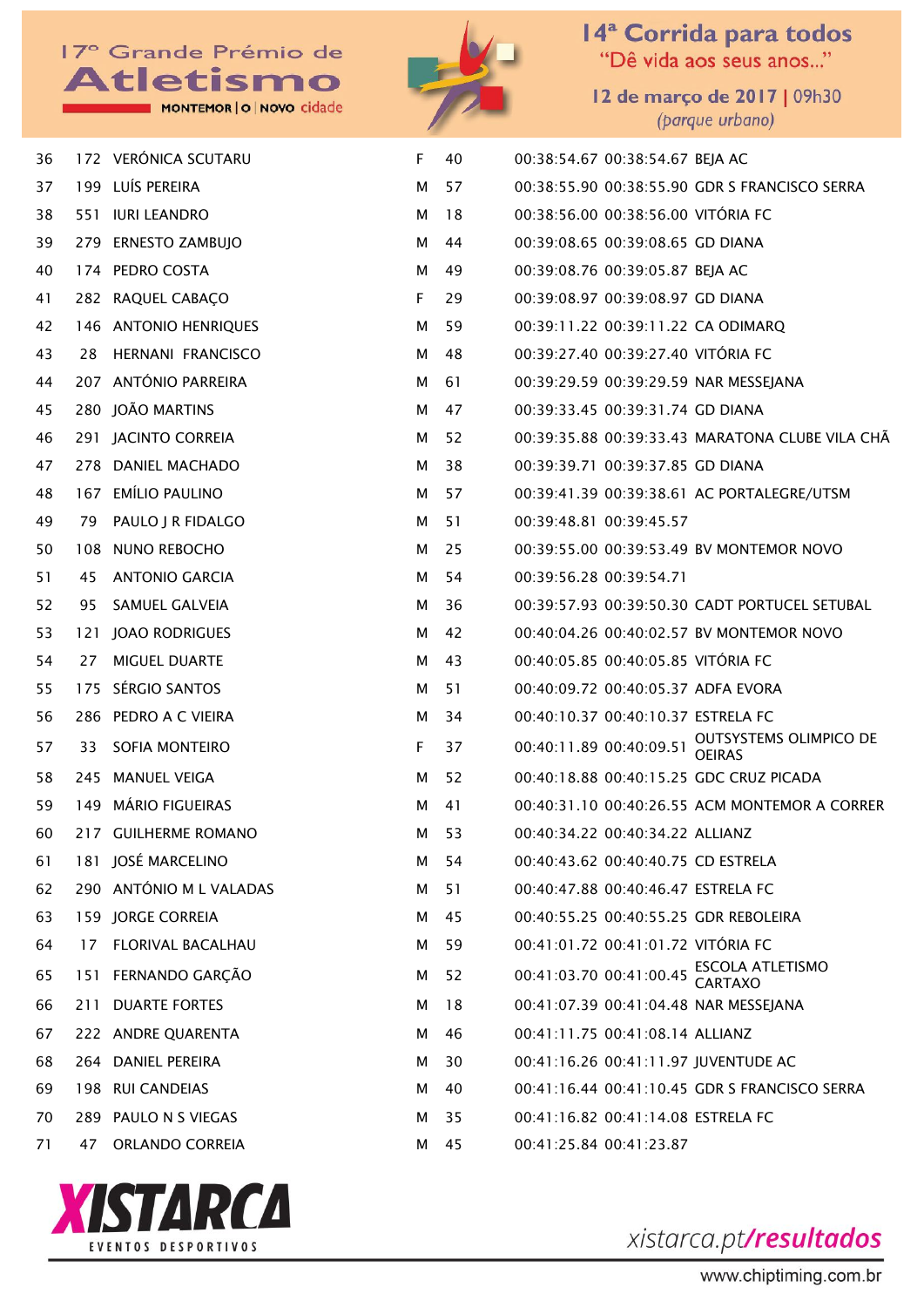



14<sup>ª</sup> Corrida para todos<br>"Dê vida aos seus anos..."

12 de março de 2017 | 09h30 (parque urbano)

| 72  |     | 193 ANTÓNIO PIRES         | M | 49 | 00:41:28.60 00:41:24.30 GDR S FRANCISCO SERRA                        |
|-----|-----|---------------------------|---|----|----------------------------------------------------------------------|
| 73  |     | 134 LUCILIA SOARES        | F | 55 | 00:41:30.62 00:41:30.62 CATAGÁS VULCANO                              |
| 74  |     | 275 PEDRO MARQUES         | м | 52 | 00:41:35.13 00:41:31.79 CONQUISTA GINÁSIO<br>CADAVAL                 |
| 75  |     | 154 FERNANDO PELARIGO     | М | 46 | <b>ESCOLA ATLETISMO</b><br>00:41:41.63 00:41:41.63<br><b>CARTAXO</b> |
| 76  | 99  | <b>JOÃO DIAS</b>          | M | 52 | 00:41:55.10 00:41:55.10 VITÓRIA FC                                   |
| 77  | 86  | <b>VITO VENDA</b>         | M | 45 | 00:41:57.47 00:41:54.13 MARINHA - CEFA                               |
| 78  | 62  | NUNO VALENTE              | M | 37 | 00:42:03.03 00:41:58.17 BTT VEREDAS DE NOUDAR                        |
| 79  |     | 265 FLÁVIO PINELA         | м | 36 | 00:42:18.00 00:42:13.54 JUVENTUDE AC                                 |
| 80  |     | 295 ANA B A RAIMUNDO      | F | 17 | 00:42:22.67 00:42:19.73 ESTRELA FC                                   |
| 81  |     | 287 HELDER J B CANIVETE   | M | 43 | 00:42:23.53 00:42:19.55 ESTRELA FC                                   |
| 82  |     | 168 ABEL FLORES           | M | 55 | 00:42:24.00 00:42:24.00 AC PORTALEGRE/UTSM                           |
| 83  |     | 296 JORGE AUGUSTO         | м | 33 | 00:42:30.80 00:42:25.97 NS MOURA                                     |
| 84  |     | 127 JOSE CARAVELA         | м | 56 | 00:42:30.86 00:42:26.05 BV MONTEMOR NOVO                             |
| 85  |     | 303 DINIS CARTAS          | м | 34 | 00:42:33.91 00:42:24.80                                              |
| 86  | 89  | PATRICIA RIVOTTI          | F | 39 | 00:42:36.37 00:42:34.34 MARINHA - CEFA                               |
| 87  | 88  | <b>MÁRIO ROSA</b>         | М | 52 | 00:42:37.80 00:42:34.46 MARINHA - CEFA                               |
| 88  |     | 155 GABRIEL ALVES         | м | 50 | ESCOLA ATLETISMO<br>CARTAXO<br>00:42:37.95 00:42:34.49               |
| 89  | 111 | <b>ALEXANDRE CANDEIAS</b> | м | 28 | 00:42:38.42 00:42:34.22 BV MONTEMOR NOVO                             |
| 90  | 55  | SÉRGIO PEDREIRO           | м | 41 | 00:42:41.71 00:42:41.71 C PRAÇAS ARMADA                              |
| 91  | 75  | <b>JOAO ARENGA</b>        | М | 65 | 00:42:50.54 00:42:48.18 CADT PORTUCEL SETUBAL                        |
| 92  |     | 100 HELDER MAGALHÃES      | м | 42 | 00:42:53.59 00:42:48.59 VITÓRIA FC                                   |
| 93  | 64  | ANTÓNIO VALENTE           | М | 34 | 00:42:54.53 00:42:51.66 ADR AA AVIS                                  |
| 94  |     | 124 ANTONIO MALHAO        | м | 48 | 00:43:07.12 00:43:01.93 BV MONTEMOR NOVO                             |
| 95  |     | 274 ADRIANO ARAÚJO        | M | 40 | 00:43:10.20 00:43:06.70 CONQUISTA GINÁSIO<br>CADAVAL                 |
| 96  |     | 80 CARLOS ROSADO          | М | 48 | 00:43:11.18 00:43:07.22 C RUGBY JUROMENHA                            |
| 97  |     | 135 ANDRÉ F S C PEREIRA   | м | 32 | 00:43:14.28 00:43:11.55                                              |
| 98  |     | 126 ANTONIO GASPAR        | м | 56 | 00:43:18.94 00:43:13.26 BV MONTEMOR NOVO                             |
| 99  |     | 25 LUIS MARMELEIRA        | м | 48 | 00:43:38.45 00:43:38.45                                              |
| 100 |     | 115 HUGO VENTURA          | М | 32 | 00:43:41.72 00:43:37.75 BV MONTEMOR NOVO                             |
| 101 |     | 145 ANTONIO PAIAS         | м | 60 | 00:43:56.46 00:43:56.46 CA ODIMARQ                                   |
| 102 |     | 101 FRANCISCO M PEREIRA   | м | 24 | 00:44:07.99 00:44:00.96 S GERALDO RUNNING TEAM                       |
| 103 |     | 182 RUI SILVA             | м | 46 | 00:44:09.76 00:44:09.76 CD ESTRELA                                   |
| 104 |     | 248 PEDRO CORREIA         | М | 42 | 00:44:11.16 00:43:57.83 C ELVENSE NATAÇAO                            |
| 105 |     | 123 HELIODORO ARRANJA     | м | 46 | 00:44:12.41 00:44:08.23 BV MONTEMOR NOVO                             |
| 106 |     | 231 LUCIANO FIGUEIREDO    | М | 52 | 00:44:17.84 00:44:17.84 ALLIANZ                                      |

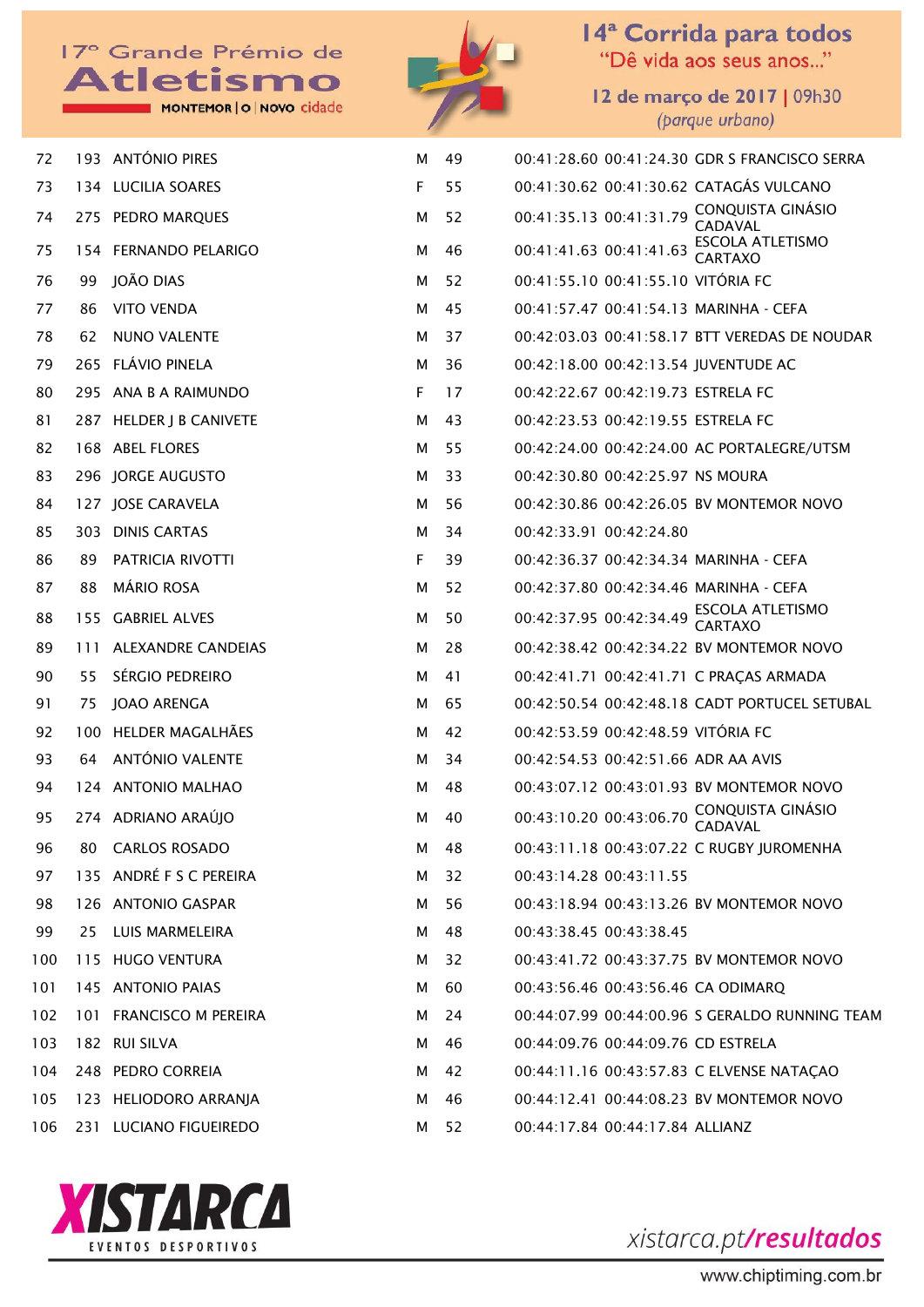MONTEMOR | O | NOVO cidade



14<sup>ª</sup> Corrida para todos<br>"Dê vida aos seus anos..."

12 de março de 2017 | 09h30 (parque urbano)

| 107 |      | 32 VITOR MARQUES            |    | M 47 | 00:44:18.30 00:44:13.65 ESCOLA ATLETISMO      |
|-----|------|-----------------------------|----|------|-----------------------------------------------|
| 108 |      | 137 LUIS M J CARPELHO       | М  | 42   | 00:44:20.21 00:44:14.46                       |
| 109 |      | 269 JOSÉ BADALO             | M  | 51   | 00:44:24.59 00:44:20.09 ADCSA BALDIO          |
| 110 |      | 229 ANTONIO BARBEIRO        | M  | 52   | 00:44:25.00 00:44:25.00 ALLIANZ               |
| 111 |      | 220 ANTONIO JOAO            | M  | 49   | 00:44:28.69 00:44:21.31 ALLIANZ               |
| 112 | 23   | <b>CHANTAL XHERVELLE</b>    | F  | 48   | 00:44:45.07 00:44:43.29 CPPEA                 |
| 113 |      | 24 JAIME LAMEGO             | M  | 57   | 00:44:49.65 00:44:47.20 MULTIRUNNERS          |
| 114 |      | 262 ALBERTINO PACHECO       | M  | -53  | 00:45:24.84 00:45:19.98 JUVENTUDE AC          |
| 115 |      | 195 PAULO CHAINHO           | M  | 53   | 00:45:38.04 00:45:32.23 GDR S FRANCISCO SERRA |
| 116 |      | 261 HÉLDER GUERREIRO        | M  | 40   | 00:45:45.89 00:45:41.02 JUVENTUDE AC          |
| 117 | 77   | NUNO SILVA                  | M  | 42   | 00:45:48.03 00:45:40.87 CADT PORTUCEL SETUBAL |
| 118 | 74   | <b>CARLOS NUNES</b>         | M  | 45   | 00:46:00.20 00:45:52.34 ATR CABRAS DOIDAS     |
| 119 |      | 166 JOAO MENDES             | м  | 22   | 00:46:02.15 00:46:02.15                       |
| 120 | 93   | NUNO F R MATOS              | M  | 45   | 00:46:07.60 00:46:01.60 ACM MONTEMOR A CORRER |
| 121 | 43   | JOÃO FERREIRA               | М  | 23   | 00:46:10.34 00:46:01.06                       |
| 122 |      | 190 JOAO MARQUES            | M  | -30  | 00:46:12.82 00:46:03.13                       |
| 123 |      | 299 ANDREIA TROMBINHAS      | F  | 38   | 00:46:16.07 00:46:08.52 ATR CABRAS DOIDAS     |
| 124 |      | 140 NELSON LIMA             | M  | 42   | 00:46:25.16 00:46:18.81                       |
| 125 |      | 39 HUGO M F HENRIQUES       | М  | 39   | 00:46:33.66 00:46:25.29 LUSCO-FUSCO RUNNERS   |
| 126 | 31   | <b>GUMERSINDO RODRIGUES</b> | M  | 67   | 00:46:33.86 00:46:31.80 VITÓRIA FC            |
| 127 |      | 128 ABILIO CATARRO          | М  | 60   | 00:46:50.46 00:46:50.46 BV MONTEMOR NOVO      |
| 128 |      | 120 JOSE VARELA             | M  | 43   | 00:46:50.90 00:46:49.46 BV MONTEMOR NOVO      |
| 129 | 14   | PEDRO PEREIRA               | м  | 39   | 00:46:51.22 00:46:46.92                       |
| 130 |      | 85 ABEL GONÇALVES           | М  | 38   | 00:46:54.68 00:46:48.81 MARINHA - CEFA        |
| 131 |      | 176 JOSE NETO               | M  | 59   | 00:46:54.78 00:46:51.50 TEAM NETO             |
| 132 |      | 136 NUNO CATARRO            | M  | -40  | 00:47:06.77 00:47:02.72 OS CATARROS           |
| 133 |      | 165 HUGO M C S S SILVA      | м  | 39   | 00:47:13.72 00:47:08.65                       |
| 134 | 44   | ANTÓNIO MAURÍCIO            | M  | 65   | 00:47:17.40 00:47:14.63 CORRER LISBOA         |
| 135 | 46   | <b>CARLOS MESTRINHO</b>     | M  | 42   | 00:47:27.16 00:47:23.98                       |
| 136 |      | 185 PAULO PALMA             | M  | 53   | 00:47:28.82 00:47:23.55                       |
| 137 | 71   | JOSÉ FILHÓ                  | M  | 54   | 00:47:40.82 00:47:32.50 ATR CABRAS DOIDAS     |
| 138 |      | 225 PEDRO BARBOSA           | M  | 40   | 00:47:50.88 00:47:50.88 ALLIANZ               |
| 139 |      | 215 RUI FREITAS             | M  | 38   | 00:47:53.88 00:47:48.97 SAVE TIBET            |
| 140 |      | 194 FERNANDO SOBRAL         | M  | 59   | 00:47:59.65 00:47:59.65 GDR S FRANCISCO SERRA |
| 141 | 141  | <b>MARCIA REIS</b>          | F. | 17   | 00:48:14.59 00:48:14.59 SL BENFICA            |
| 142 | 69 - | ORLINDO FIGUEIREDO          |    | M 69 | 00:48:18.22 00:48:16.03 SS CGD                |

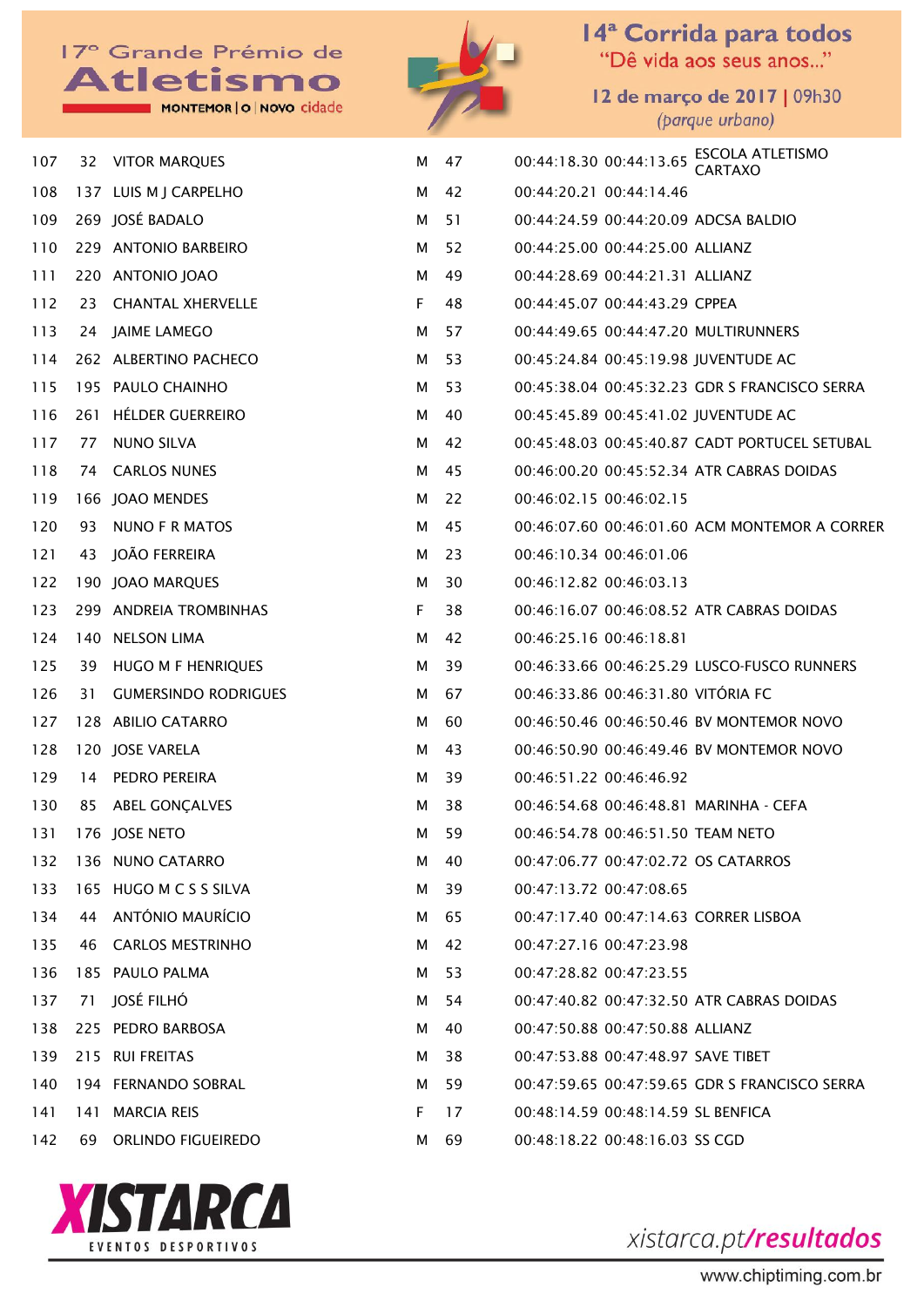MONTEMOR | O | NOVO cidade



14<sup>ª</sup> Corrida para todos<br>"Dê vida aos seus anos..."

12 de março de 2017 | 09h30 (parque urbano)

| 143 | 90  | JOSÉ TAVARES            | м  | 45  | 00:48:22.94 00:48:19.28                                       |
|-----|-----|-------------------------|----|-----|---------------------------------------------------------------|
| 144 |     | 284 PAULO RIBEIRO       | м  | 49  | 00:48:32.41 00:48:21.63                                       |
| 145 | 58  | JOAQUIM PEREIRA         | м  | 53  | 00:48:34.78 00:48:25.97 CORRER EM EVORA                       |
| 146 |     | 272 DANIELA COSTA       | F  | 27  | 00:48:43.13 00:48:39.94 ACM MONTEMOR A CORRER                 |
| 147 |     | 184 MANUEL BRAVO        | м  | 39  | 00:48:43.66 00:48:40.00 ACM MONTEMOR A CORRER                 |
| 148 |     | 189 FERNANDO VIEIRA     | м  | 40  | 00:48:46.09 00:48:46.09 BV MONTEMOR NOVO                      |
| 149 |     | 298 FERNANDA TROMBINHAS | F. | 38  | 00:48:47.22 00:48:39.43 EV NOVAS                              |
| 150 |     | 277 ANJOS MOREIRA       | F  | 44  | 00:48:52.68 00:48:50.12 GD DIANA                              |
| 151 |     | 156 JORGE GARRADAS      | м  | 42  | 00:48:53.40 00:48:48.49 ESCOLA ATLETISMO                      |
| 152 |     | 188 PEDRO MARQUES       | м  | 21  | 00:49:08.74 00:49:08.74                                       |
| 153 |     | 50 JOAO SANTOS          | м  | -52 | 00:49:09.22 00:49:00.19 C PRAÇAS ARMADA                       |
| 154 |     | 102 PEDRO ESTEVES       | м  | 23  | 00:49:18.08 00:49:06.92 S GERALDO RUNNING TEAM                |
| 155 |     | 218 JOSE F NEVES        | м  | 45  | 00:49:19.71 00:49:11.96 ALLIANZ                               |
| 156 |     | 293 MANUEL AZINHEIRA    | м  | 49  | 00:49:26.72 00:49:26.72 ACM MONTEMOR A CORRER                 |
| 157 |     | 92 JOAO BOIM            | м  | 41  | 00:49:29.13 00:49:23.66 SEMPRE A FUGIR                        |
| 158 | 191 | <b>RUI SOARES</b>       | м  | 30  | 00:49:39.32 00:49:29.92                                       |
| 159 | 22  | PAULO CARDIM            | м  | 43  | 00:49:42.37 00:49:29.60 A DANIEL CALDEIRA                     |
| 160 | 35  | CLÁUDIA ROSADO          | F. | 34  | 00:49:47.07 00:49:44.25 WINE RUNNERS                          |
| 161 |     | 270 ARMINDO QUEIMADO    | м  | 51  | 00:49:48.53 00:49:43.88 ADCSA BALDIO                          |
| 162 | 38  | PEDRO CALDEIRA          | м  | 40  | 00:49:54.61 00:49:42.11                                       |
| 163 | 61  | <b>MANUEL CRISPIM</b>   | м  | 65  | 00:50:03.23 00:49:59.55 UDCA                                  |
| 164 | 49. | <b>ALVSRO SILVA</b>     | м  | 60  | 00:50:10.34 00:50:01.38 C PRAÇAS ARMADA                       |
| 165 |     | 110 MIGUEL MARTINS      | м  | 23  | 00:50:25.81 00:50:16.60 BV MONTEMOR NOVO                      |
| 166 |     | 202 ANTÓNIO FERNANDES   | м  | 22  | 00:50:41.92 00:50:35.75                                       |
| 167 |     | 281 LUÍS FERNANDES      | м  | 59  | 00:50:42.69 00:50:36.47 GD DIANA                              |
| 168 |     | 20 JOSÉ ADRIÃO          | м  | 44  | 00:50:44.97 00:50:38.30 IMASAMS                               |
| 169 |     | 113 MIGUEL VARELA       | м  | 33  | 00:50:47.92 00:50:39.79 BV MONTEMOR NOVO                      |
| 170 |     | 107 ALEXANDRE SERRANO   | м  | 22  | 00:50:48.01 00:50:38.95 BV MONTEMOR NOVO                      |
| 171 |     | 297 MARGARIDA GODINHO   | F. | 58  | 00:50:50.04 00:50:46.37                                       |
| 172 |     | 29 LUÍS CRUZ            | м  | 45  | 00:50:52.75 00:50:50.31 VITÓRIA FC                            |
| 173 |     | 153 VITOR SANTOS        | м  | 53  | ESCOLA ATLETISMO<br>00:50:57.62 00:50:52.60<br><b>CARTAXO</b> |
| 174 |     | 152 SUZY SILVA          | F. | 47  | ESCOLA ATLETISMO<br>00:50:58.29 00:50:53.79<br><b>CARTAXO</b> |
| 175 |     | 288 JOSÉ M S CARVALHO   | м  | 55  | 00:51:00.19 00:50:55.38 ESTRELA FC                            |
| 176 |     | 170 PAULO ALMEIDA       | м  | 40  | 00:51:07.48 00:50:56.93                                       |
| 177 |     | 252 HERNANI GASPAR      | м  | 55  | 00:51:13.09 00:51:13.09                                       |

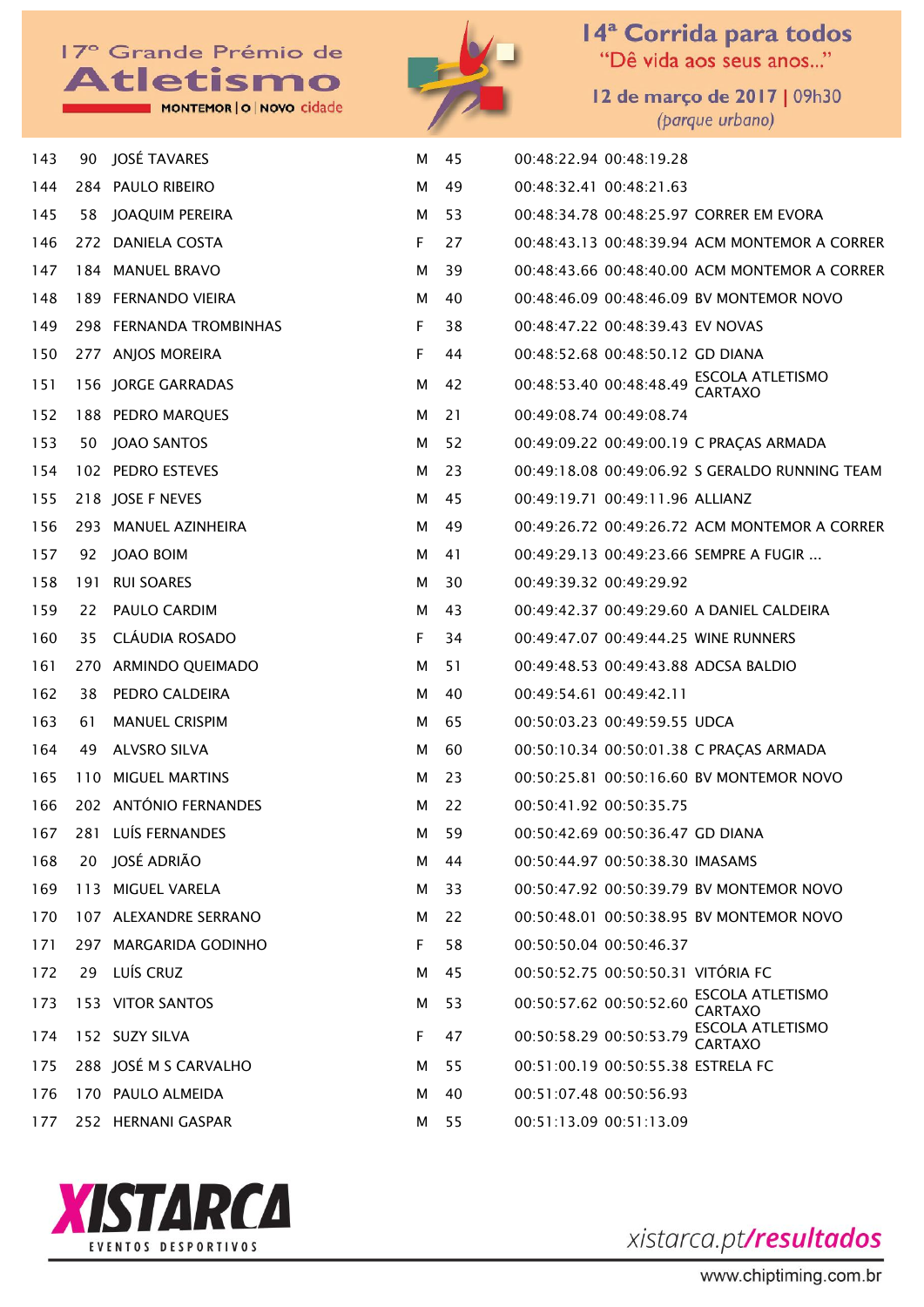MONTEMOR | O | NOVO cidade



14<sup>ª</sup> Corrida para todos<br>"Dê vida aos seus anos..."

12 de março de 2017 | 09h30 (parque urbano)

| 178 |     | 11 FILIPE SAÚDE           | м  | 21   | 00:51:18.45 00:51:09.92                   |
|-----|-----|---------------------------|----|------|-------------------------------------------|
| 179 |     | 179 ANTÓNIO BATISTA       | М  | 69   | 00:51:21.76 00:51:19.30 CD ESTRELA        |
| 180 | 51. | POSSIDÓNIO CONSTANTINO    |    | M 64 | 00:51:27.00 00:51:17.71 C PRAÇAS ARMADA   |
| 181 |     | 116 RUI CHAPA             | M  | 35   | 00:51:36.31 00:51:30.77 BV MONTEMOR NOVO  |
| 182 |     | 72 JOSÉ AGOSTINHO         |    | M 44 | 00:51:46.76 00:51:39.60 ATR CABRAS DOIDAS |
| 183 |     | 200 LUIS PASSE BEM        | М  | 41   | 00:51:54.77 00:51:48.07                   |
| 184 |     | 285 ROBERTO F AGOSTINHO   |    | M 44 | 00:51:54.86 00:51:46.62                   |
| 185 | 37  | <b>WILSON REIS</b>        | M  | 39   | 00:52:01.43 00:51:51.51 LEBRES DE PÉGÕES  |
| 186 |     | 203 PAULO J M GALVEIA     | М  | 40   | 00:52:01.57 00:51:51.15 LEBRES DE PEGÕES  |
| 187 | 53  | JOSÉ INFANTE              | М  | 49   | 00:52:12.78 00:52:02.68 C PRAÇAS ARMADA   |
| 188 |     | 162 CARLOS JESUS          | М  | - 34 | 00:52:18.33 00:52:15.89                   |
| 189 |     | 130 ANTONIO PAULO         | М  | 49   | 00:52:48.69 00:52:45.82                   |
| 190 |     | 63 JOSE CALISTO           | М  | 33   | 00:52:51.65 00:52:44.72 BEFUNS            |
| 191 |     | 267 RUI PIRIQUITO         | М  | 43   | 00:53:04.13 00:52:56.56 JUVENTUDE AC      |
| 192 |     | 243 SERGIO PALMINHA       | М  | 32   | 00:53:05.00 00:53:05.00 ALLIANZ           |
| 193 |     | 304 PAULO LETRAS          | М  | 40   | 00:53:06.37 00:52:57.03                   |
| 194 |     | 206 ANA MATOS             | F. | 22   | 00:53:07.09 00:53:03.07 GCA DONAS         |
| 195 | 98  | <b>ANTONIO RAPOSO</b>     | M  | 44   | 00:53:12.06 00:53:04.19                   |
| 196 |     | 258 ANA LÚCIA RODRIGUES   | F. | 40   | 00:53:12.06 00:53:12.06 JUVENTUDE AC      |
| 197 |     | 187 BRUNO PALMA           | м  | 24   | 00:53:16.89 00:53:10.59                   |
| 198 |     | 283 ROGÉRIO CHARRUA       | М  | 44   | 00:53:24.83 00:53:21.64 GD DIANA          |
| 199 | 42  | <b>GUSTAVO BASTOS</b>     | М  | 40   | 00:53:30.07 00:53:23.81 QUENIANOS DO SADO |
| 200 |     | 294 JOAO M SANTOS         | М  | 29   | 00:53:31.90 00:53:22.65                   |
| 201 | 10  | FERNANDO OLIVEIRA         | м  | 49   | 00:53:57.92 00:53:48.67                   |
| 202 |     | 178 ARMANDO TAVARES       | м  | 68   | 00:53:59.70 00:53:54.10 CD ESTRELA        |
| 203 |     | 114 ANTONIO AMARAL        | м  | 34   | 00:54:06.84 00:53:58.18 BV MONTEMOR NOVO  |
| 204 | 40  | <b>ARMANDO M MARTINS</b>  | М  | 51   | 00:54:14.88 00:54:03.07                   |
| 205 |     | 138 GABRIEL A B CABRINHAS | м  | 35   | 00:54:28.35 00:54:20.28                   |
| 206 | 91  | JOANA FRAGATA             | F  | 40   | 00:54:31.73 00:54:25.84 SEMPRE A FUGIR    |
| 207 |     | 263 HENRIQUE SANTOS       | м  | 52   | 00:54:35.96 00:54:35.96 JUVENTUDE AC      |
| 208 | 271 | Mª JOÃO S T RIBEIRO       | F  | 37   | 00:54:54.95 00:54:46.42 CORRER EM ÉVORA   |
| 209 | 15  | PAULO LAGARTO             | м  | 41   | 00:54:56.52 00:54:51.11                   |
| 210 |     | 266 PAULO PEREIRA         | м  | 37   | 00:55:26.74 00:55:26.74 JUVENTUDE AC      |
| 211 | 57  | <b>CATARINA FORTES</b>    | F  | 46   | 00:55:29.95 00:55:21.42 CORRER EM EVORA   |
| 212 |     | 260 VASCO RODRIGUES       | м  | 34   | 00:55:43.79 00:55:36.98 JUVENTUDE AC      |
| 213 | 56  | <b>MANUEL CARDIM</b>      | м  | 65   | 00:55:44.85 00:55:33.76 C PRAÇAS ARMADA   |

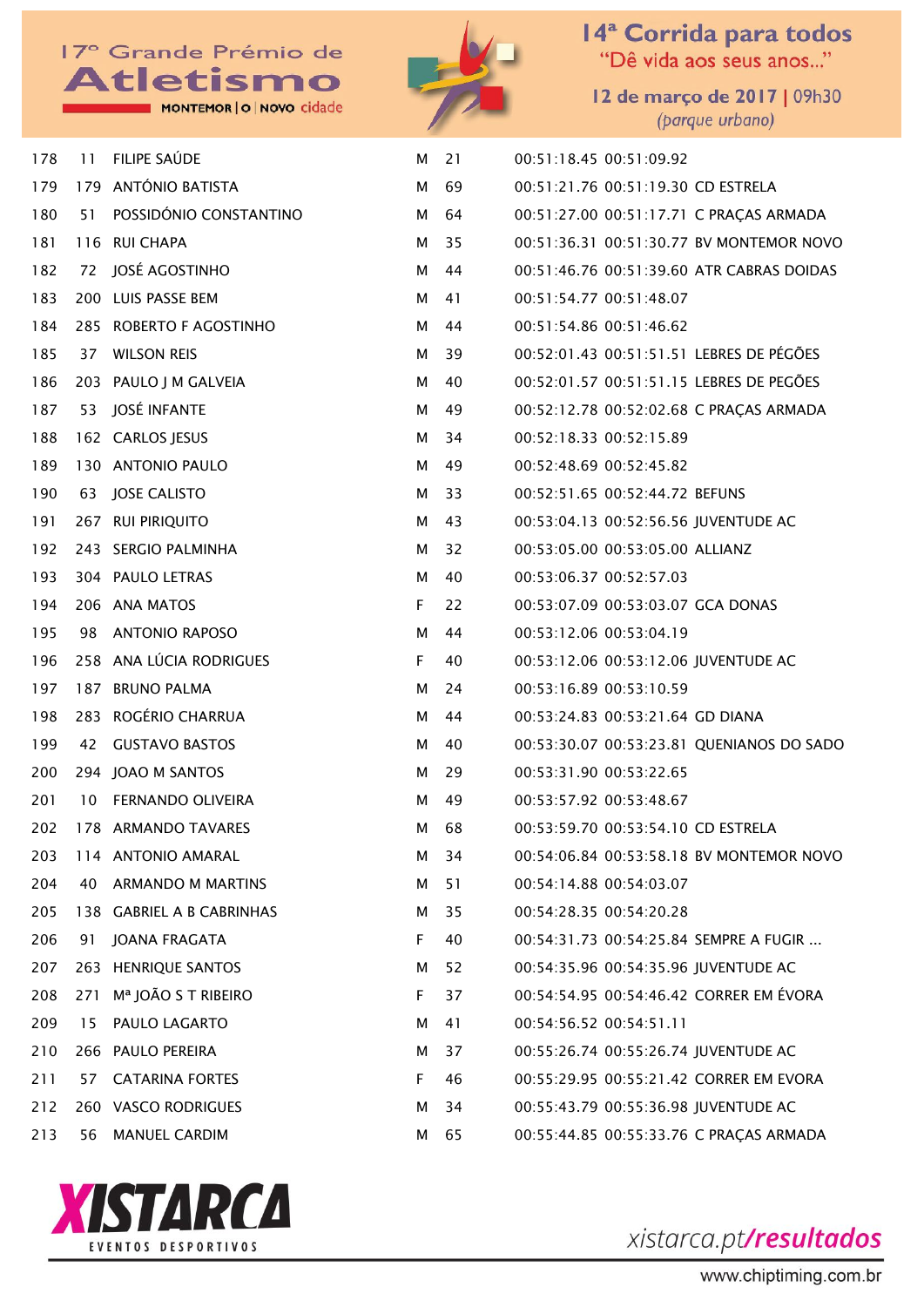MONTEMOR | O | NOVO cidade



14<sup>ª</sup> Corrida para todos<br>"Dê vida aos seus anos..."

12 de março de 2017 | 09h30 (parque urbano)

| 214 |     | 244 JOSE GOMES           | М | 41 | 00:55:45.38 00:55:45.38 ALLIANZ               |
|-----|-----|--------------------------|---|----|-----------------------------------------------|
| 215 |     | 97 JOAO CANELAS          | М | 42 | 00:55:47.63 00:55:40.31                       |
| 216 |     | 216 ANA C FERREIRA       | F | 27 | 00:56:09.42 00:55:59.09 ALLIANZ               |
| 217 |     | 180 VIRGÍLIO RODRIGUES   | м | 69 | 00:56:13.07 00:56:05.09 CD ESTRELA            |
| 218 |     | 131 ANTONIO PATINHA      | м | 49 | 00:56:21.96 00:56:20.63                       |
| 219 |     | 119 MARIA MOCISSO        | F | 43 | 00:56:23.09 00:56:23.09 BV MONTEMOR NOVO      |
| 220 |     | 129 JORGE RAMALHO        | м | 44 | 00:56:23.28 00:56:23.28                       |
| 221 |     | 221 MONICA MIGUEIS       | F | 43 | 00:56:37.39 00:56:30.36 ALLIANZ               |
| 222 |     | 219 FRANCISCO PADUA      | м | 57 | 00:56:38.80 00:56:28.29 ALLIANZ               |
| 223 | 26  | NUNO MOLERO              | м | 35 | 00:56:39.09 00:56:33.98                       |
| 224 | 48  | <b>MANUEL BATISTA</b>    | м | 67 | 00:56:44.19 00:56:33.34 C PRAÇAS ARMADA       |
| 225 | 96  | <b>FERNANDO MARTINHO</b> | м | 54 | 00:56:53.53 00:56:53.53 CADT PORTUCEL SETUBAL |
| 226 | 68  | <b>NUNO REBOCHO</b>      | м | 40 | 00:57:07.12 00:56:57.37                       |
| 227 | 76  | <b>MANUEL CARDIM</b>     | м | 65 | 00:57:26.68 00:57:16.46 CADT PORTUCEL SETUBAL |
| 228 |     | 276 SUSANA AGOSTINHO     | F | 42 | 00:58:14.73 00:58:07.12 ATR CABRAS DOIDAS     |
| 229 |     | 192 SERGIO PEREIRA       | м | 44 | 00:58:46.87 00:58:41.82                       |
| 230 |     | 169 ANDREIA ALMEIDA C    | F | 38 | 00:58:50.97 00:58:40.42 LEBRES DE PEGÕES      |
| 231 |     | 164 TÂNIA GRAFINO        | F | 36 | 00:59:09.14 00:59:09.14 PI-LINHA RUNNERS      |
| 232 |     | 163 MIGUEL PEREIRA       | м | 43 | 00:59:09.76 00:59:09.76 PI-LINHA RUNNERS      |
| 233 |     | 196 ANABELA PEREIRA      | F | 43 | 00:59:16.91 00:59:06.42 GDR S FRANCISCO SERRA |
| 234 |     | 197 ROGÉRIO CASSACA      | м | 46 | 00:59:17.74 00:59:07.63 GDR S FRANCISCO SERRA |
| 235 |     | 133 JOÃO BENEVENTE       | М | 64 | 00:59:25.05 00:59:14.79                       |
| 236 |     | 259 CRISTINA CAPOTE      | F | 33 | 00:59:49.45 00:59:43.09 JUVENTUDE AC          |
| 237 | 59  | ANABELA RAMOS            | F | 53 | 00:59:54.45 00:59:52.90                       |
| 238 | 12  | <b>DOMINGOS PIRES</b>    | м | 64 | 01:00:12.79 01:00:00.33                       |
| 239 | 13  | <b>RICARDO PIRES</b>     | м | 28 | 01:00:15.32 01:00:03.03                       |
| 240 | 186 | <b>RITA PALMA</b>        | F | 47 | 01:00:20.64 01:00:15.36                       |
| 241 | 223 | Mª ANA LOPES             | F | 29 | 01:00:27.07 01:00:20.22 ALLIANZ               |
| 242 | 21  | <b>MARGARIDA MARQUES</b> | F | 43 | 01:00:29.55 01:00:29.55 IMASAMS               |
| 243 |     | 292 SONIA M A R CARPELHO | F | 43 | 01:02:44.94 01:02:38.16                       |
| 244 | 73  | <b>CRISTINA LOPES</b>    | F | 46 | 01:05:45.10 01:05:37.31 ATR CABRAS DOIDAS     |
| 245 |     | 214 JOSE SALVADOR        | М | 67 | 01:05:57.51 01:05:46.54                       |
| 246 |     | 249 MARIO GERMANO        | М | 72 | 01:06:33.60 01:06:26.79 C ELVENSE NATAÇAO     |
| 247 |     | 224 ALCIDES PEREIRA      | М | 47 | 01:07:14.08 01:07:10.48 ALLIANZ               |
| 248 | 34  | JOÃO P S PEREIRA         | М | 56 | 01:07:38.22 01:07:26.30                       |
| 249 |     | 150 PEDRO PINTO          | М | 43 | 01:08:56.72 01:08:49.02 CLUBE CIMPOR          |

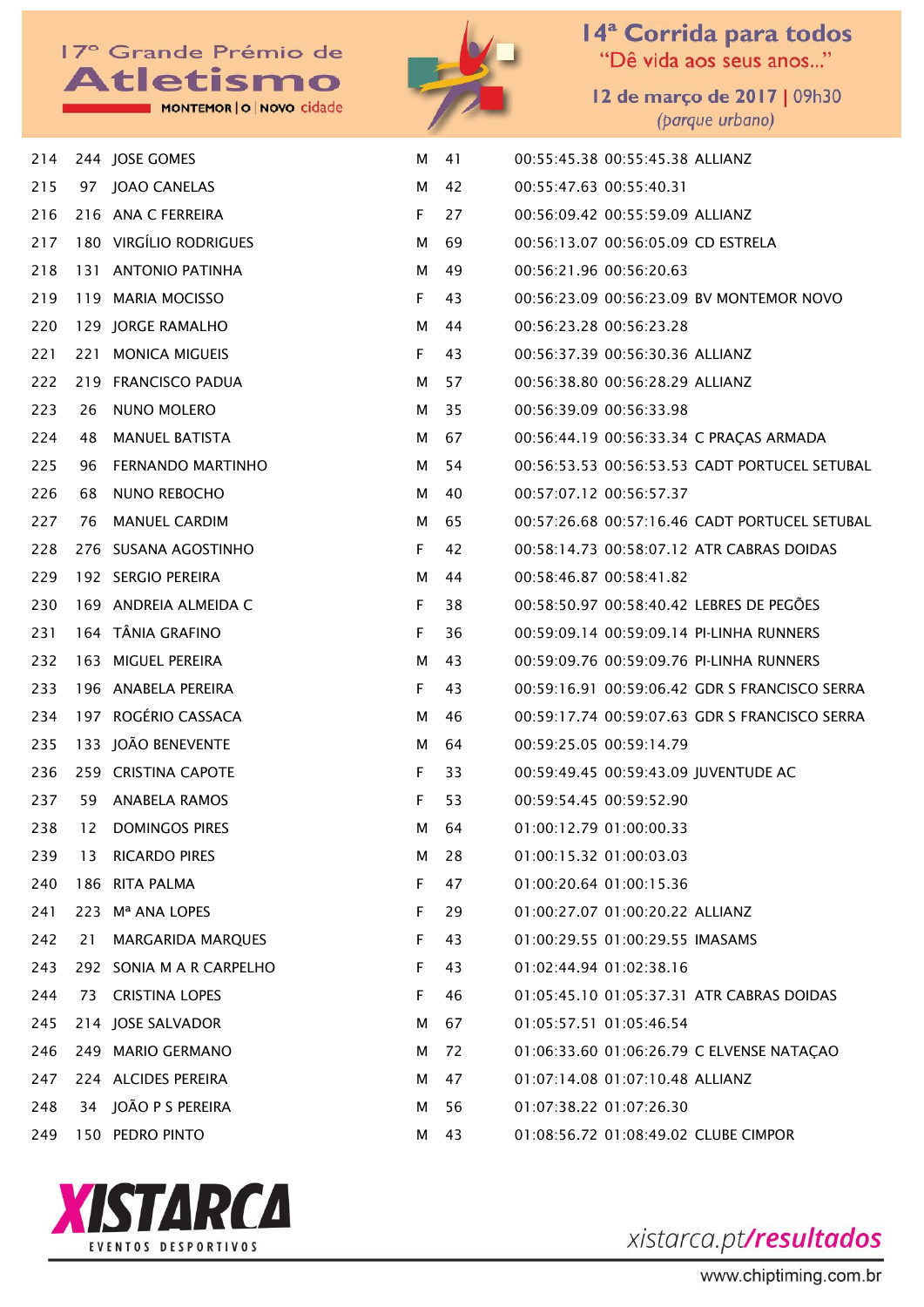

Total de registros: 257



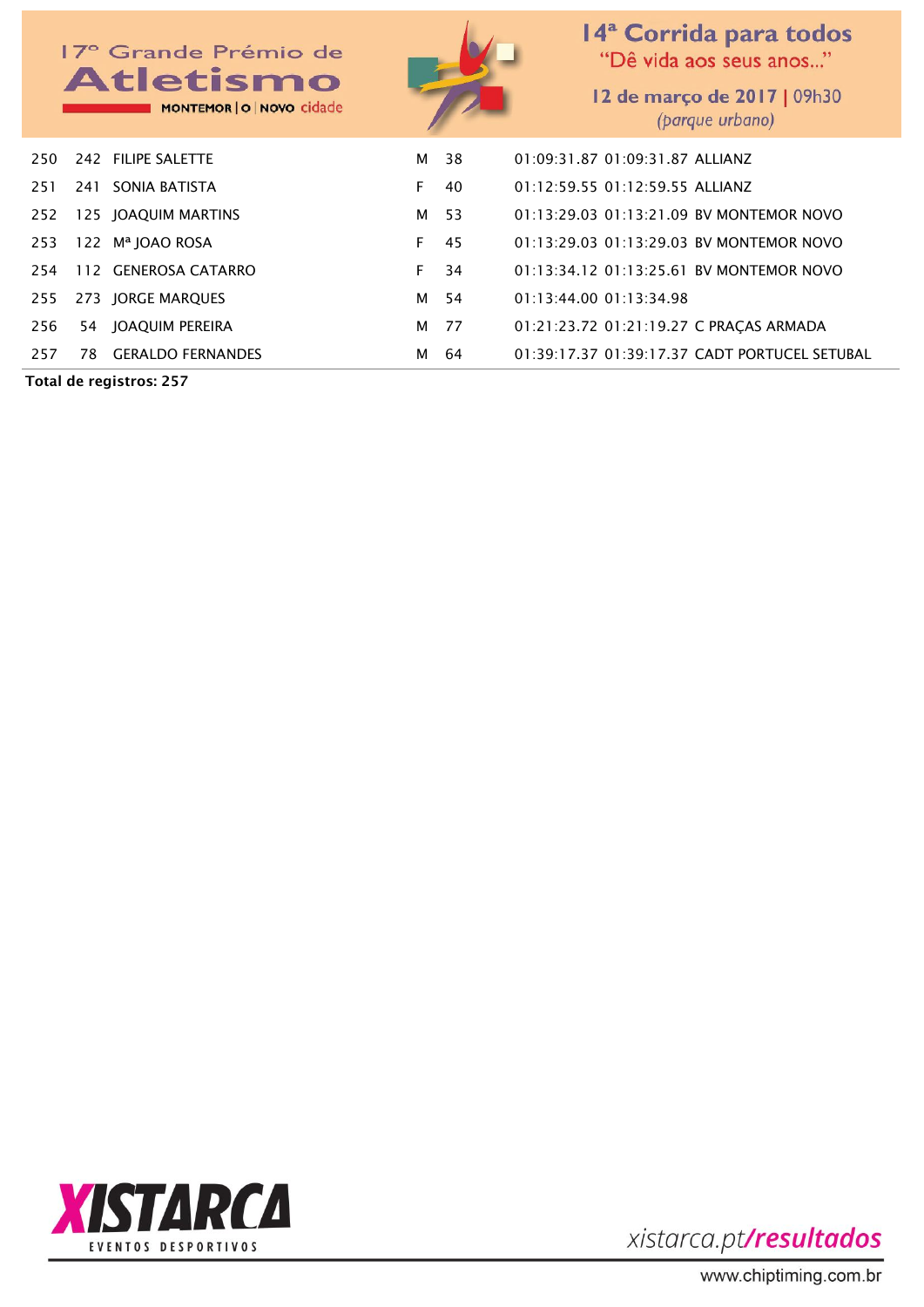

14<sup>ª</sup> Corrida para todos "Dê vida aos seus anos..."

12 de março de 2017 | 09h30 (parque urbano)

Classificação por equipas baseada na soma das posições do 4 primeiros chegados:

| <b>Class</b>   | Soma das posições dos 1°s 4<br>classificados | Equipa                           | Nº atletas registados |
|----------------|----------------------------------------------|----------------------------------|-----------------------|
|                |                                              | 34 CA ODIMARQ                    |                       |
| $\overline{z}$ |                                              | 56 VITÓRIA FC                    | 12                    |
| 3              |                                              | 101 MARINHA - CEFA               | 8                     |
| $\overline{4}$ |                                              | 103 BEJA AC                      | $\overline{4}$        |
| 5              |                                              | 151 BV MONTEMOR NOVO             | 22                    |
| 6              |                                              | 172 GD DIANA                     | $\overline{7}$        |
|                |                                              | 268 ESTRELA FC                   | 6                     |
| 8              |                                              | 293 GDR S FRANCISCO SERRA        | $\overline{7}$        |
| 9              |                                              | 296 JUVENTUDE AC                 | 11                    |
| 10             |                                              | 335 ESCOLA ATLETISMO CARTAXO     | 7                     |
| 11             |                                              | 343 ALLIANZ                      | 16                    |
| 12             |                                              | 392 C ELVENSE NATAÇÃO            | $\overline{4}$        |
| 13             |                                              | 472 ACM MONTEMOR A CORRER        | 5                     |
| 14             |                                              | <b>485 CADT PORTUCEL SETUBAL</b> | 6                     |
| 15             |                                              | 545 CD ESTRELA                   | 5                     |
| 16             |                                              | 560 ATR CABRAS DOIDAS            | 6                     |
| 17             |                                              | 587 C PRAÇAS ARMADA              | 8                     |

Total de equipas com 4 ou mais atletas registados: 17

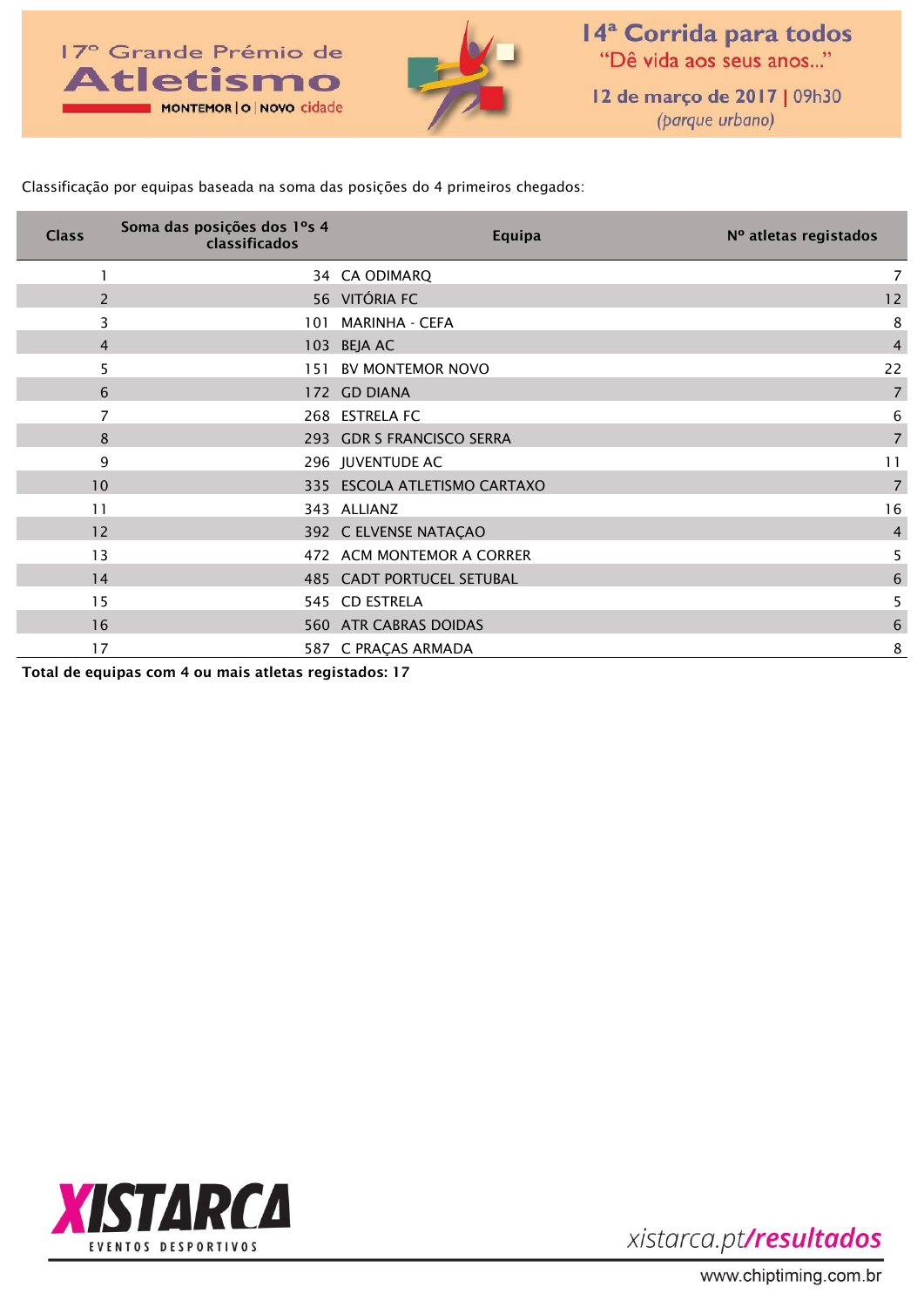### 17<sup>°</sup> Grande Prémio de **Atletismo** MONTEMOR | O | NOVO cidade



14<sup>ª</sup> Corrida para todos<br>"Dê vida aos seus anos..."

12 de março de 2017 | 09h30 (parque urbano)

#### BENJAMINS

| <b>Class</b>   | <b>Num Nome</b>           |             |    | Sx Idd Cat T. Bruto | T. Líquido                         | Equipe                                      |
|----------------|---------------------------|-------------|----|---------------------|------------------------------------|---------------------------------------------|
| $\mathbf{1}$   | 606 EDUARDO J F FERNANDES | м           | 10 |                     | 00:03:36.14 00:03:36.14            |                                             |
| $\overline{2}$ | 655 CAROLINA PINGUEIRO    | F           | 11 |                     |                                    | 00:03:52.35 00:03:52.35 C ELVENSE NATAÇAO   |
| 3              | 661 DAVID PINTO           | M           | 10 |                     | 00:03:56.48 00:03:56.48 GD DIANA   |                                             |
| 4              | 652 SANTIAGO CARVALHO     | М           | 9  |                     |                                    | 00:04:00.25 00:04:00.25 C ELVENSE NATAÇAO   |
| 5              | 656 AFONSO SEQUEIRA       | м           | 10 |                     |                                    | 00:04:02.17 00:04:02.17 C ELVENSE NATAÇAO   |
| 6              | 563 CLÁUDIA VINAGRE       | F.          | 11 |                     |                                    | 00:04:04.67 00:04:04.67 SC REBOLEIRA DAMAIA |
| $\overline{7}$ | 552 LETICIA MAGALHÃES     | $\mathsf F$ | 9  |                     | 00:04:06.13 00:04:06.13 VITÓRIA FC |                                             |
| 8              | 654 MARIA BONE            | F.          | 10 |                     |                                    | 00:04:16.42 00:04:16.42 C ELVENSE NATAÇÃO   |
| 9              | 564 LARA LIMA             | F           | 11 |                     |                                    | 00:04:18.05 00:04:18.05 SC REBOLEIRA DAMAIA |
| 10             | 561 CRISTINA TEIXEIRA     | F.          | 10 |                     |                                    | 00:04:20.52 00:04:20.52 SC REBOLEIRA DAMAIA |
| 11             | 629 LETICIA GANHAO        | F           | 10 |                     | 00:04:29.91 00:04:29.91 GD PAVIA   |                                             |
| 12             | 560 DIOGO CALISTO         | M           | 10 |                     | 00:04:33.89 00:04:33.89 BEFUNS     |                                             |
| 13             | 630 JOAO MARQUES          | M           | 9  |                     | 00:04:39.29 00:04:39.29 GD PAVIA   |                                             |
| 14             | 611 MARIANA CAEIRO        | $\mathsf F$ | 9  |                     | 00:04:41.50 00:04:41.50 GD PAVIA   |                                             |
| 15             | 628 TATIANA PAREDES       | F           | 10 |                     | 00:04:47.42 00:04:47.42 GD PAVIA   |                                             |
| 16             | 627 MATILDE PINTO         | F           | 11 |                     | 00:04:48.96 00:04:48.96 GD PAVIA   |                                             |
| 17             | 608 LARA MARIANO          | F           | 11 |                     |                                    | 00:04:53.45 00:04:53.45 BV MONTEMOR NOVO    |
| 18             | 610 MARA LAVADO           | F           | 9  |                     | 00:05:02.36 00:05:02.36 GD PAVIA   |                                             |
| 19             | 649 GABRIEL SANTOS        | м           | 10 |                     |                                    | 00:05:18.50 00:05:18.50 C ELVENSE NATAÇAO   |
| 20             | 594 RAQUEL DIAS           | F           | 8  |                     |                                    | 00:05:26.08 00:05:26.08 BV MONTEMOR NOVO    |
| 21             | 595 RITA PEDREIRINHO      | F           | 8  |                     |                                    | 00:05:31.64 00:05:31.64 BV MONTEMOR NOVO    |
| 22             | 596 CLAUDIA FALE          | F           | 8  |                     |                                    | 00:05:36.94 00:05:36.94 BV MONTEMOR NOVO    |

Total de registros: 22

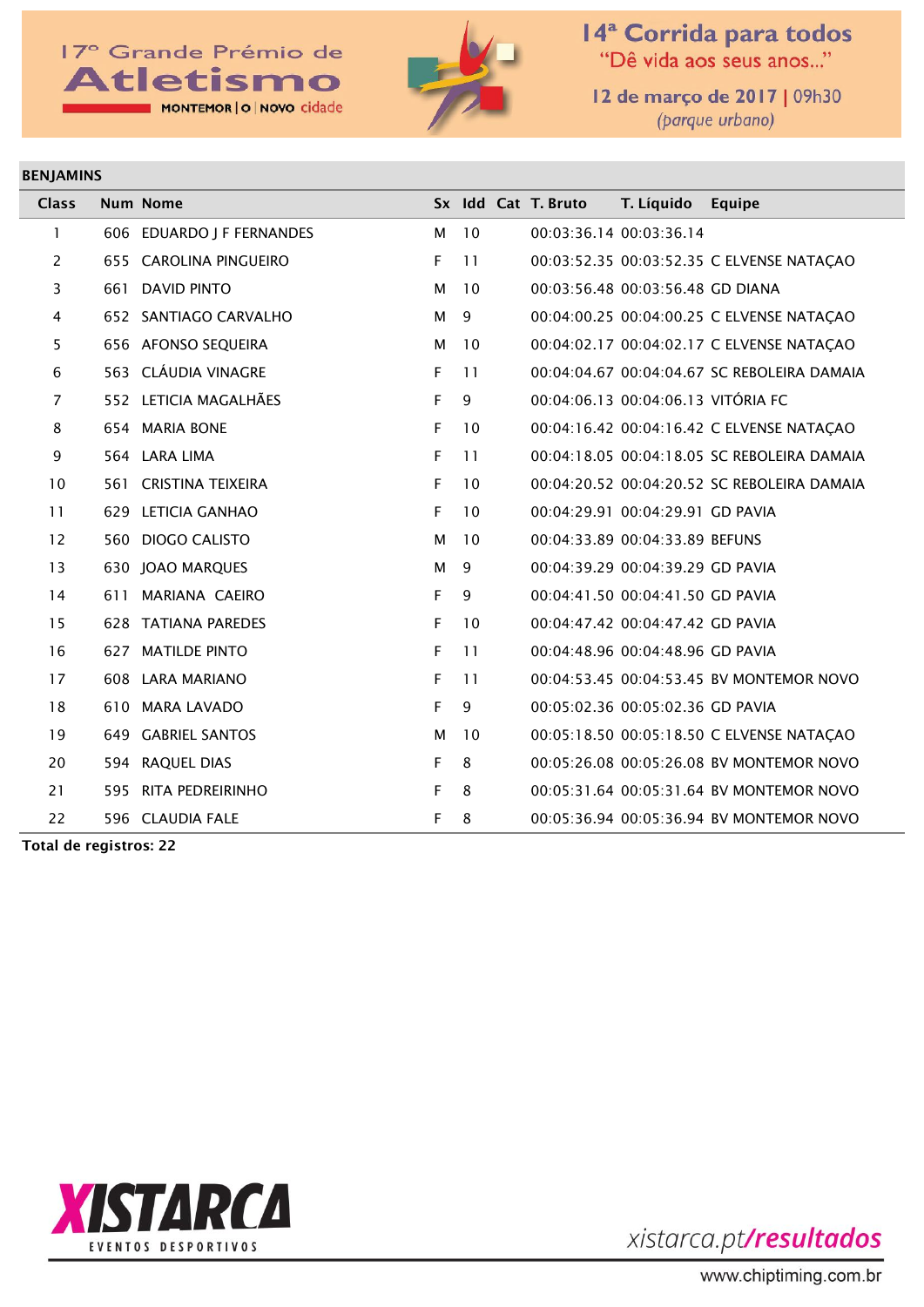### 17° Grande Prémio de **Atletismo** MONTEMOR | O | NOVO cidade



14<sup>ª</sup> Corrida para todos<br>"Dê vida aos seus anos..."

12 de março de 2017 | 09h30 (parque urbano)

#### INFANTIS

|                | <b>Class Num Nome</b>    |    |                 | Sx Idd Cat T. Bruto                | T. Líquido | Equipe                                      |
|----------------|--------------------------|----|-----------------|------------------------------------|------------|---------------------------------------------|
| $\mathbf{1}$   | 597 MIGUEL LOPES         | М  | 13              |                                    |            | 00:03:35.04 00:03:35.04 BV MONTEMOR NOVO    |
| 2              | 667 DANIEL BURK          | М  | 13              | 00:03:36.48 00:03:36.48 GD DIANA   |            |                                             |
| 3              | 666 JOÃO PONTE E SOUSA   | М  | 11              | 00:03:37.43 00:03:37.43 GD DIANA   |            |                                             |
| 4              | 553 VIVIANA PARRULAS     | F. | 11              | 00:03:43.90 00:03:43.90 VITÓRIA FC |            |                                             |
| 5              | 576 CARLOS VALENTE       | М  | 12              |                                    |            | 00:03:51.54 00:03:51.54 SC REBOLEIRA DAMAIA |
| 6              | 657 BERNARDO CORREIA     | М  | $\overline{11}$ |                                    |            | 00:03:55.59 00:03:55.59 C ELVENSE NATAÇAO   |
| $\overline{7}$ | 599 RODRIGO REIS         | М  | 12              |                                    |            | 00:03:58.00 00:03:58.00 BV MONTEMOR NOVO    |
| 8              | 591 GUILHERME PARRULAS   | М  | 12              | 00:03:59.62 00:03:59.62 VITÓRIA FC |            |                                             |
| 9              | 671 PEDRO LACERDA        | М  | 11              | 00:04:00.83 00:04:00.83 GD DIANA   |            |                                             |
| 10             | 668 KAILLANY ILHOS       | F. | 12              | 00:04:06.68 00:04:06.68 GD DIANA   |            |                                             |
| 11             | 673 BEATRIZ P MARMELEIRA | F  | 12              | 00:04:08.58 00:04:08.58 ESTRELA FC |            |                                             |
| 12             | 550 TIAGO ADRIÃO         | М  | 11              | 00:04:13.06 00:04:13.06 IMASAMS    |            |                                             |
| 13             | 554 INÊS PARRULAS        | F. | 12              | 00:04:13.49 00:04:13.49 VITÓRIA FC |            |                                             |
| 14             | 685 BENEDITO MORAIS      | М  | 12              | 00:04:18.49 00:04:18.49            |            |                                             |
| 15             | 686 JEREMIAS MANUEL      | М  | 12              | 00:04:27.20 00:04:27.20            |            |                                             |
| 16             | 672 TERESA RAMALHO       | F  | 11              | 00:04:30.66 00:04:30.66 GD DIANA   |            |                                             |
| 17             | 633 JOSE CATARINO        | М  | 11              | 00:04:32.19 00:04:32.19 GD PAVIA   |            |                                             |
| 18             | 609 SALIO AI AI          | М  | -13             |                                    |            | 00:04:32.53 00:04:32.53 BV MONTEMOR NOVO    |
| 19             | 623 CAROLINA UNAS        | F  | 11              | 00:04:53.68 00:04:53.68 VITÓRIA FC |            |                                             |
| 20             | 631 INES BALIXA          | F  | 11              | 00:05:10.62 00:05:10.62 GD PAVIA   |            |                                             |
| 21             | 644 TATIANA VARANDAS     | F  | 12              | 00:05:15.98 00:05:15.98 GD PAVIA   |            |                                             |
| 22             | 598 CATARINA MATOS       | F  | 12              |                                    |            | 00:05:19.32 00:05:19.32 BV MONTEMOR NOVO    |
| 23             | 684 GONÇALO MARTINS      | м  | 12              | 00:05:25.24 00:05:25.24            |            |                                             |
| 24             | 607 CATARINA PEDRO       | F  | 12              | 00:05:30.27 00:05:30.27 VITÓRIA FC |            |                                             |

Total de registros: 24

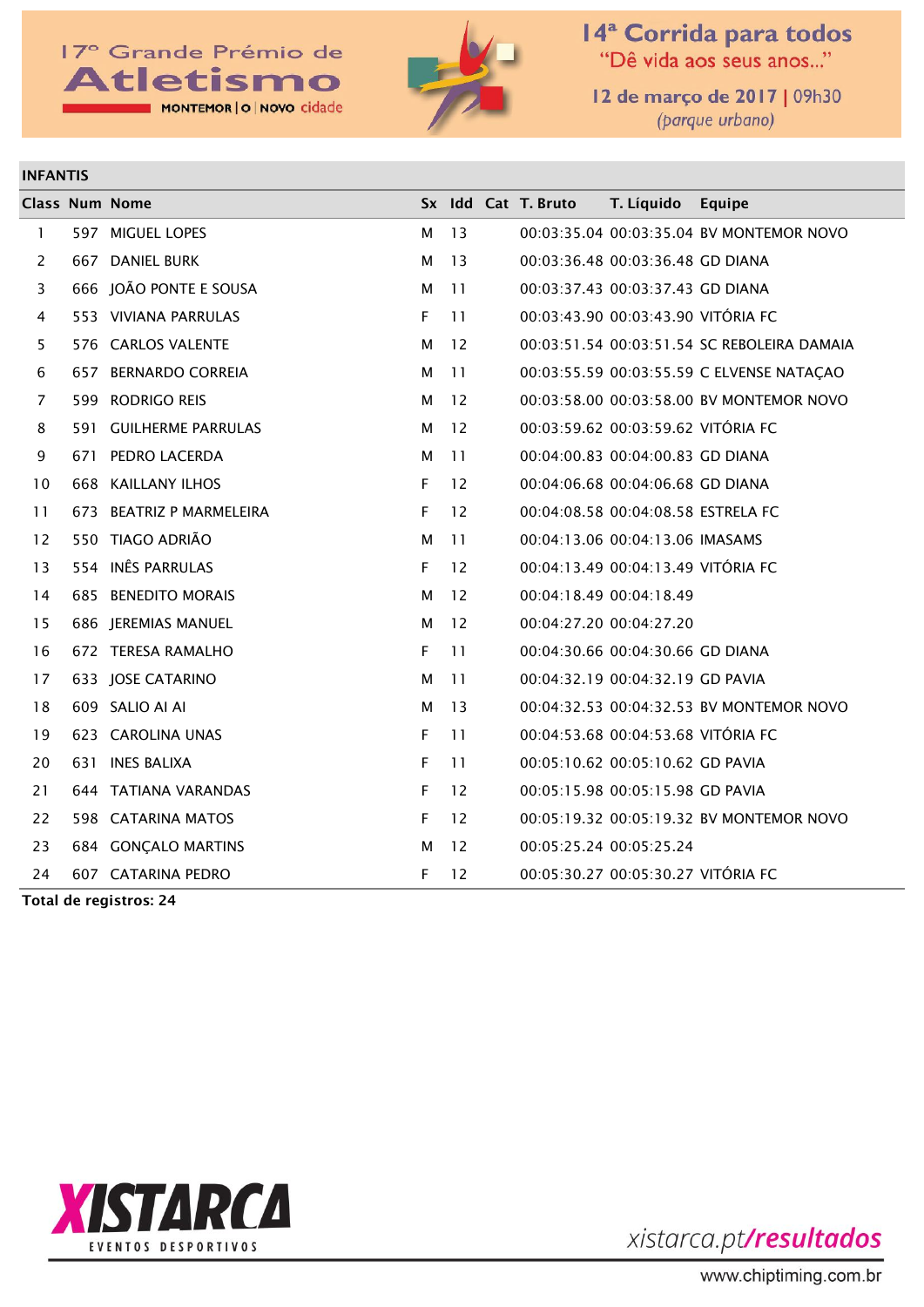### 17<sup>°</sup> Grande Prémio de **Atletismo** MONTEMOR | O | NOVO cidade



14<sup>ª</sup> Corrida para todos<br>"Dê vida aos seus anos..."

12 de março de 2017 | 09h30 (parque urbano)

#### INICIADOS

|              | <b>Class Num Nome</b>   |   |    | Sx Idd Cat T. Bruto | T. Líquido                         | Equipe                                      |
|--------------|-------------------------|---|----|---------------------|------------------------------------|---------------------------------------------|
| $\mathbf{1}$ | 578 JONATHAN ROSA       | м | 13 |                     |                                    | 00:06:35.34 00:06:35.34 SC REBOLEIRA DAMAIA |
| 2            | 583 EUCLIDES FORTES     | м | 15 |                     |                                    | 00:07:07.58 00:07:07.58 SC REBOLEIRA DAMAIA |
| 3            | 581 EDGAR OSÓRIO        | м | 14 |                     |                                    | 00:07:15.12 00:07:15.12 SC REBOLEIRA DAMAIA |
| 4            | 555 DIOGO MIRANDA       | м | 13 |                     | 00:07:21.44 00:07:21.44 VITÓRIA FC |                                             |
| 5            | 659 MARIO ALMEIDA       | м | 15 |                     |                                    | 00:07:24.83 00:07:24.83 C ELVENSE NATAÇAO   |
| 6            | 670 PEDRO BILRO         | м | 14 |                     | 00:07:26.00 00:07:26.00 GD DIANA   |                                             |
| 7            | 565 LUANA SOLÉ          | F | 14 |                     |                                    | 00:07:29.44 00:07:29.44 SC REBOLEIRA DAMAIA |
| 8            | 592 FRANCISCO SANTOS    | м | 13 |                     | 00:07:43.59 00:07:43.59 VITÓRIA FC |                                             |
| 9            | 613 LEANDRO MARTINS     | м | 13 |                     |                                    | 00:07:48.34 00:07:48.34 NAR MESSEJANA       |
| 10           | 571 MÁRCIA ROSÁRIO      | F | 13 |                     |                                    | 00:07:48.76 00:07:48.76 SC REBOLEIRA DAMAIA |
| 11           | 568 ÉRICA FONSECA       | F | 14 |                     |                                    | 00:07:53.52 00:07:53.52 SC REBOLEIRA DAMAIA |
| 12           | 582 JORGE TEIXEIRA      | м | 14 |                     |                                    | 00:07:57.81 00:07:57.81 SC REBOLEIRA DAMAIA |
| 13           | 612 RODRIGO MARTINS     | м | 13 |                     |                                    | 00:08:00.10 00:08:00.10 NAR MESSEJANA       |
| 14           | 669 MARCO CHORA         | м | 13 |                     | 00:08:10.78 00:08:10.78 GD DIANA   |                                             |
| 15           | 569 BRUNA REIS          | F | 14 |                     |                                    | 00:08:11.81 00:08:11.81 SC REBOLEIRA DAMAIA |
| 16           | 567 ANA BARROS          | F | 14 |                     |                                    | 00:08:23.59 00:08:23.59 SC REBOLEIRA DAMAIA |
| 17           | 566 JÉSSICA PINTO       | F | 14 |                     |                                    | 00:08:27.94 00:08:27.94 SC REBOLEIRA DAMAIA |
| 18           | 665 JOANA SOARES        | F | 14 |                     | 00:08:45.06 00:08:45.06 GD DIANA   |                                             |
| 19           | 640 BEATRIZ RAMALHO     | F | 13 |                     | 00:09:01.49 00:09:01.49 GD PAVIA   |                                             |
| 20           | 676 SARA S P MARMELEIRA | F | 13 |                     | 00:09:06.76 00:09:06.76 ESTRELA FC |                                             |
| 21           | 642 DIOGO BARROSO       | м | 15 |                     | 00:09:24.17 00:09:24.17 GD PAVIA   |                                             |
| 22           | 590 MARGARIDA AMARO     | F | 14 |                     | 00:09:28.71 00:09:28.71            |                                             |
| 23           | 580 DIOGO BRAGANÇA      | м | 14 |                     |                                    | 00:09:36.80 00:09:36.80 SC REBOLEIRA DAMAIA |
| 24           | 603 DUARTE CARDOSO      | м | 13 |                     |                                    | 00:10:35.06 00:10:35.06 BV MONTEMOR NOVO    |
| 25           | 600 PATRICIA MALHAO     | F | 13 |                     |                                    | 00:10:36.51 00:10:36.51 BV MONTEMOR NOVO    |
| 26           | 619 ANTÓNIO GUERREIRO   | м | 14 |                     |                                    | 00:11:38.02 00:11:38.02 NAR MESSEJANA       |
| 27           | 634 SARA ROSADO         | F | 13 |                     | 00:12:18.01 00:12:18.01 GD PAVIA   |                                             |

Total de registros: 27